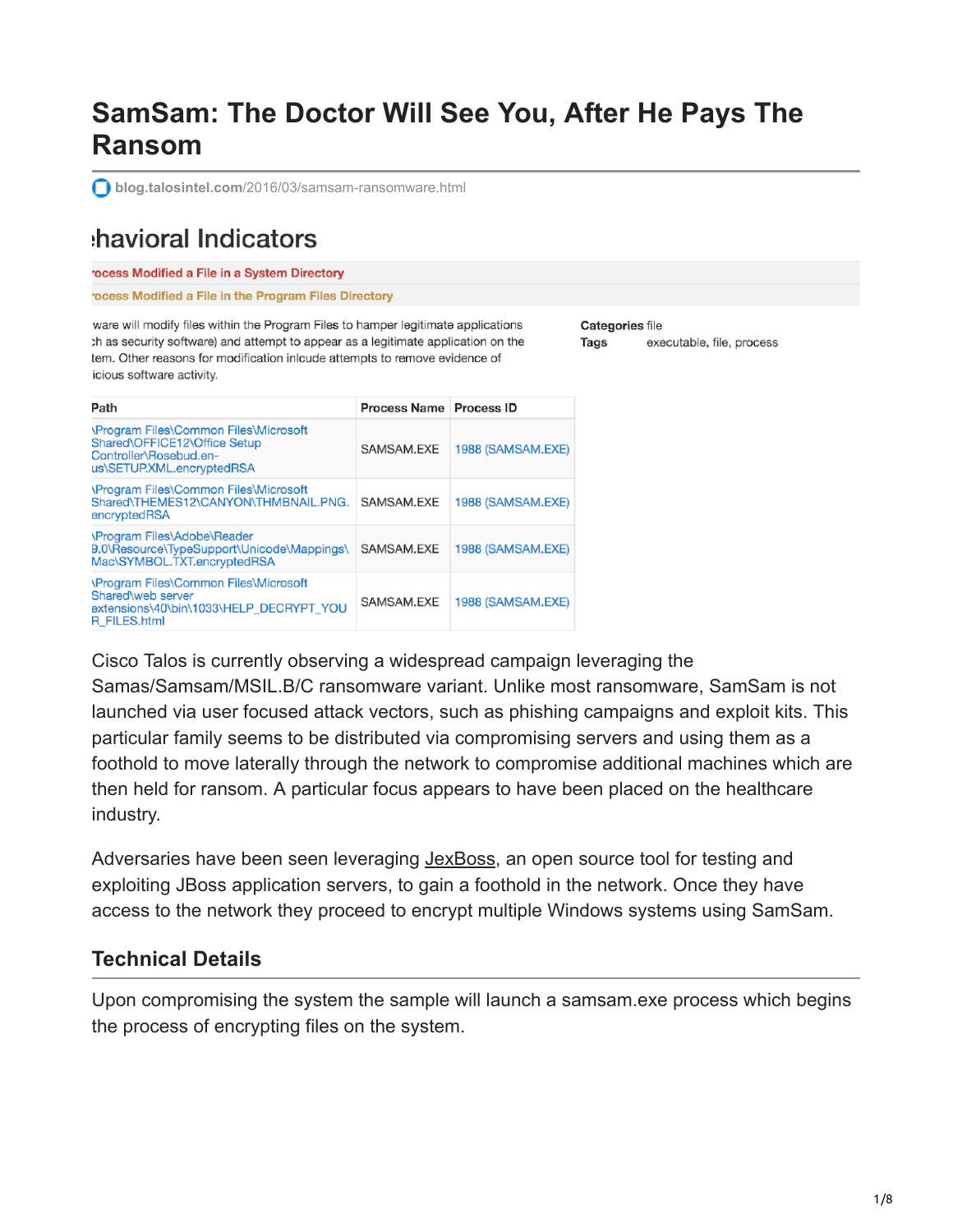### **Behavioral Indicators**

Sharedweb server<br>extensions\40\bin\1033\HELP\_DECRYPT\_YOU<br>R\_FILES.html

#### Threat Score: 90

|                                                                                                                                                                                                                                                                                               | <b>O</b> Process Modified a File in a System Directory                                                                       |                         |                                                      |              |  | Severity: 90 Confidence: 100 |
|-----------------------------------------------------------------------------------------------------------------------------------------------------------------------------------------------------------------------------------------------------------------------------------------------|------------------------------------------------------------------------------------------------------------------------------|-------------------------|------------------------------------------------------|--------------|--|------------------------------|
| <b>O</b> Process Modified a File in the Program Files Directory                                                                                                                                                                                                                               |                                                                                                                              |                         |                                                      |              |  | Severity: 80 Confidence: 90  |
| Malware will modify files within the Program Files to hamper legitimate applications<br>(such as security software) and attempt to appear as a legitimate application on the<br>system. Other reasons for modification inlcude attempts to remove evidence of<br>malicious software activity. |                                                                                                                              |                         | Categories file<br>executable, file, process<br>Tags | Report Error |  |                              |
|                                                                                                                                                                                                                                                                                               | Path                                                                                                                         | Process Name Process ID |                                                      |              |  |                              |
|                                                                                                                                                                                                                                                                                               | \Program Files\Common Files\Microsoft<br>Shared\OFFICE12\Office Setup<br>Controller\Rosebud.en-<br>us\SETUP.XML.encryptedRSA | SAMSAM.EXE              | 1988 (SAMSAM.EXE)                                    |              |  |                              |
|                                                                                                                                                                                                                                                                                               | \Program Files\Common Files\Microsoft<br>Shared\THEMES12\CANYON\THMBNAIL.PNG.<br>encryptedRSA                                | SAMSAM.EXE              | 1988 (SAMSAM.EXE)                                    |              |  |                              |
|                                                                                                                                                                                                                                                                                               | \Program Files\Adobe\Reader<br>9.0\Resource\TypeSupport\Unicode\Mappings\ SAMSAM.EXE<br>Mac\SYMBOL.TXT.encryptedRSA          |                         | 1988 (SAMSAM.EXE)                                    |              |  |                              |
|                                                                                                                                                                                                                                                                                               | \Program Files\Common Files\Microsoft                                                                                        |                         |                                                      |              |  |                              |

SamSam encrypts various file types (see Appendix A) with Rijndael and then encrypts that key with RSA-2048 bit encryption. This makes the files unrecoverable unless the author made a mistake in the implementation of the encryption algorithms. The adversaries behind this ransomware variant did not go to any length to disguise or cover up the ransomware activity on the system. The samples Talos obtained are not packed and do not contain antidebugging features.

One interesting note regarding the samples Talos has observed is that the malware will abort the encryption routine if the system is running a version of Microsoft Windows prior to Vista. This is likely done for compatibility reasons. Once installed on a machine there is no beaconing or C2 activity. The ransomware is effectively self sufficient.

Below is an example of the communication between a victim and the adversaries. Notice in this instance, the victim initially paid for one PC and followed up by paying for all affected PC<sub>s</sub>.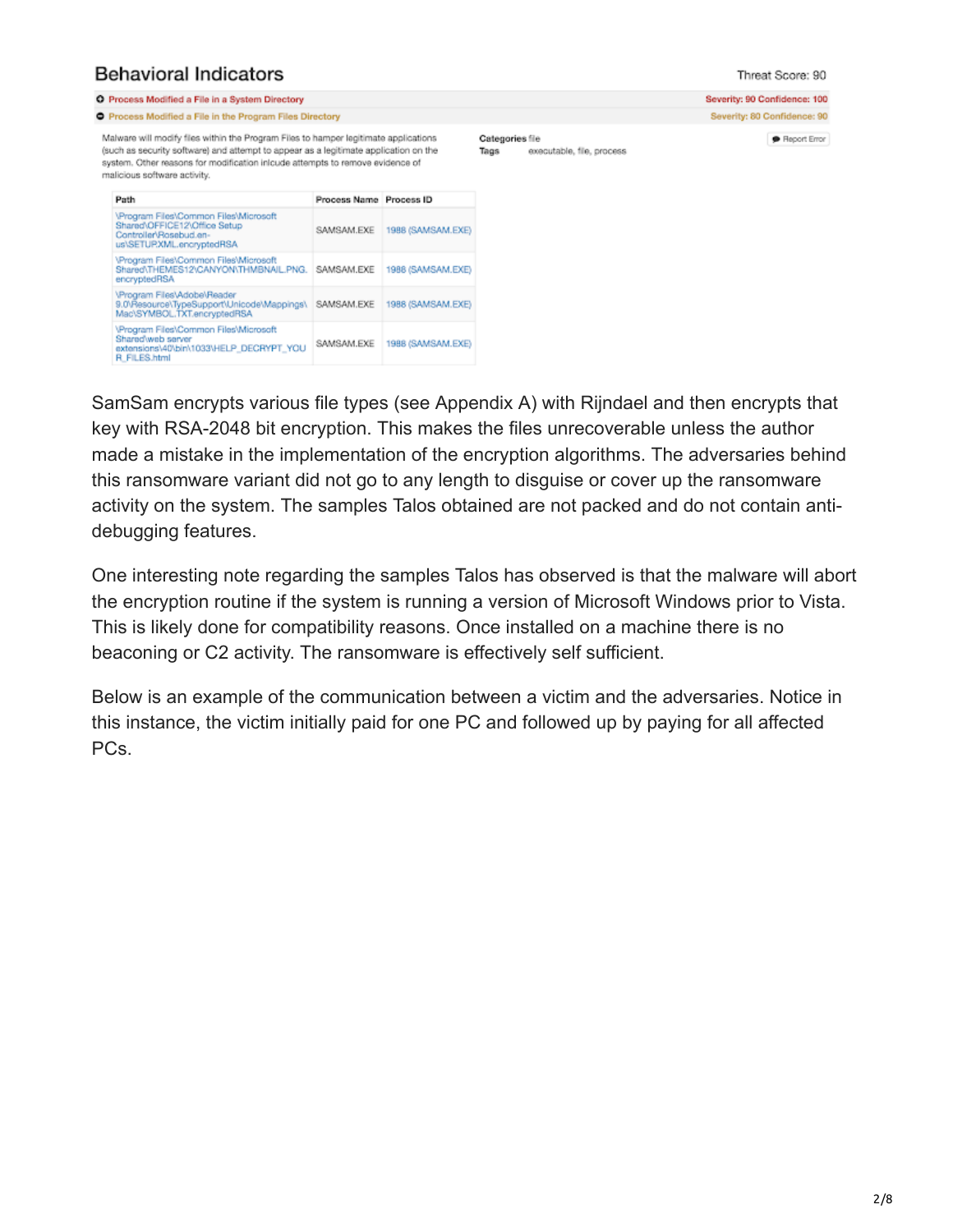| @ roe53. https://www.fatman/                                                                              | Q Search<br>$\equiv$<br>⊤c I                                                                                                                                                                                                |  |  |
|-----------------------------------------------------------------------------------------------------------|-----------------------------------------------------------------------------------------------------------------------------------------------------------------------------------------------------------------------------|--|--|
| <b>Your comments</b><br>Leave a comment here with your "Computer name" to receive<br>decryption software. | <b>Our Answer</b>                                                                                                                                                                                                           |  |  |
| $22.03.201618:40 - 2$<br>For All Affected PCs                                                             | Test decryption for <b>Community</b> " PC, check help, http://s000.tinyupload.com<br>/index.php?file_id=727012669578<br>Sorry for delay, here you are: allKeys http://s000.tinyupload.com<br>/index.php?file_id=50019761328 |  |  |
| Leave a comment                                                                                           |                                                                                                                                                                                                                             |  |  |
|                                                                                                           |                                                                                                                                                                                                                             |  |  |
| Your Email:                                                                                               |                                                                                                                                                                                                                             |  |  |
| Submit Comment                                                                                            |                                                                                                                                                                                                                             |  |  |

### **Tools**

There were a couple of open source tools that were seen being leveraged by the adversaries. The first is JexBoss, which is a testing and exploitation framework for JBoss application servers. This was being used as an initial infection vector to gain a foothold in the network to spread the ransomware. The second is a component of REGeorg, tunnel.jsp. REGeorg is an open source framework to create socks proxies for communication. The file found in the samples is an unmodified version of the tunnel.jsp file that is being hosted by REGeorg (b963b8b8c5ca14c792d2d3c8df31ee058de67108350a66a65e811fd00c9a340c).

### **Payment Evolution**

As we have monitored this activity, we have started to see changes in the amount and types of payment options available to victims. Initially, we saw a payment option of 1 bitcoin for each PC that has been infected.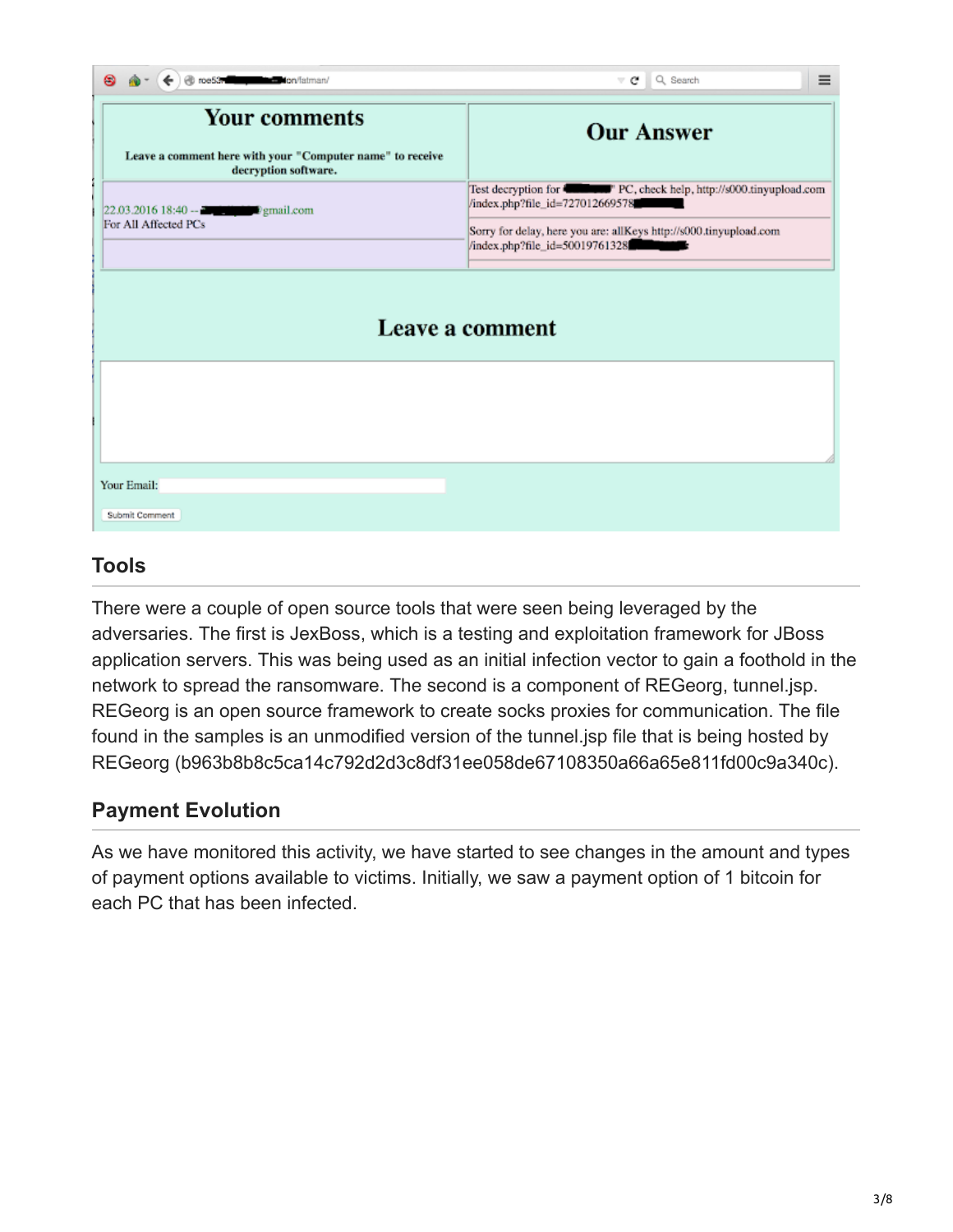#What happened to your files? All of your important files encrypted with RSA-2048, RSA-2048 is a powerful cryptography algorithm For more information you can use Wikipedia \*attention: Don't rename or edit encrypted files because it will be impossible to decrypt your files #How to recover files? RSA is a asymmetric cryptographic algorithm, You need two key 1-Public key: you need it for encryption 2-Private Key: you need it for decryption So you need Private key to recover your files.<br>It's not possible to recover your files without private key #How to get private key? You can receive your Private Key in 3 easy steps: stepl: You must send us One Bitocin for each affected PC to receive Private Key. Step2: After you send us one Bitcoin, Leave a comment on our blog with these detail: Your Bitcoin transaction reference + Your Computer name \*Your Computer name is: COMPUTERNAME VARIABLE Step3: We will reply to your comment with a decryption software, You should run it on your affected PC and all encrypted files will be recovered \*Our blog address:

Later we saw the price for a single system has been raised to 1.5 bitcoin. It is likely the malware author is trying to see how much people will pay for their files. They even added an option for bulk decryption of 22 bitcoin to decrypt all infected systems. Below is an example of this evolution.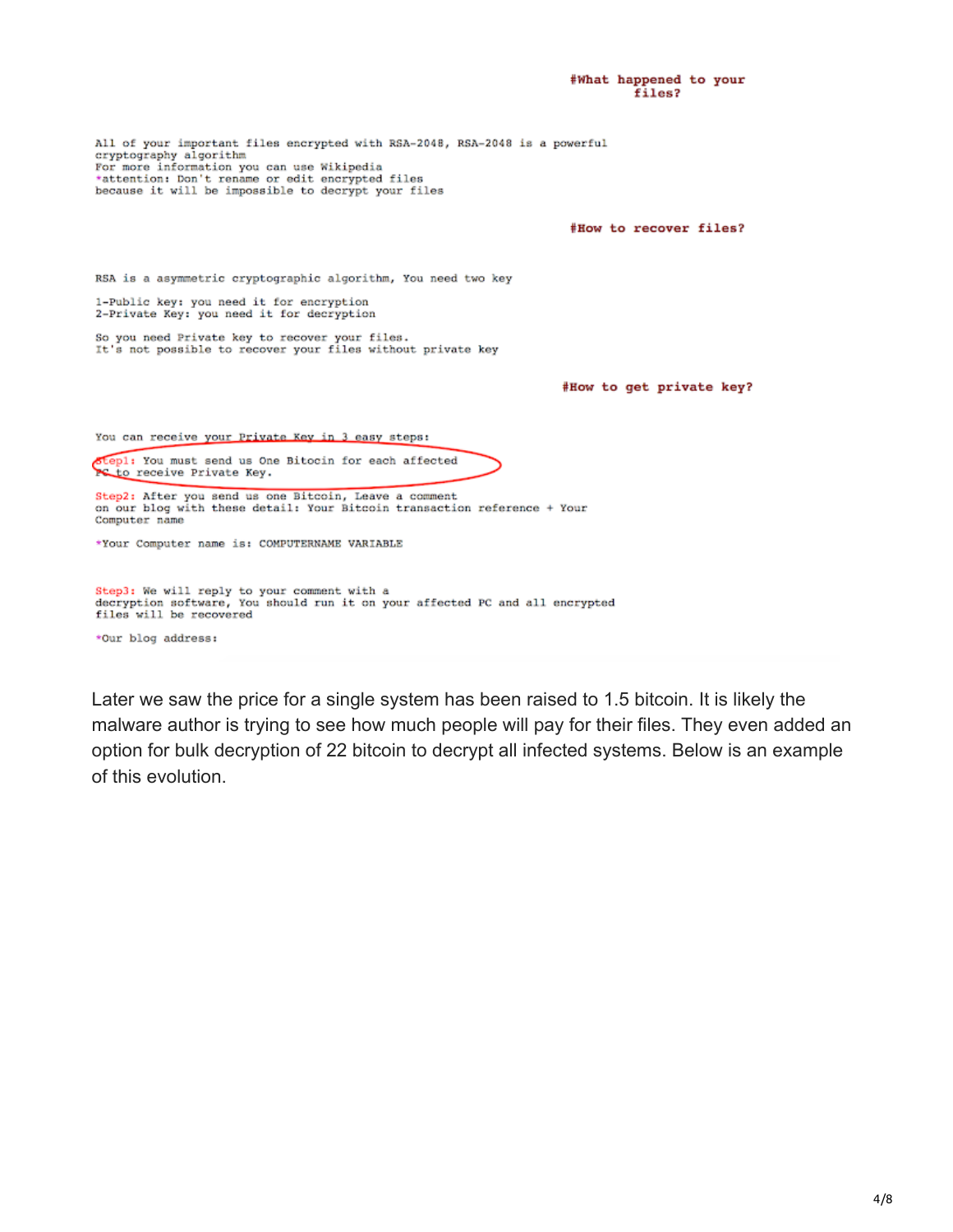| $<$ /html><br><pre><br/><font color="Marcon"><center><h3>@What happened to your files?</h3></center></font></pre>                                                                                                                                                                      |
|----------------------------------------------------------------------------------------------------------------------------------------------------------------------------------------------------------------------------------------------------------------------------------------|
| All of your important files encrypted with RSA-2048, RSA-2048 is a powerful cryptography algorithm<br>For more information you can use Wikipedia<br><font color="DrakRed">*</font> attention: Don't rename or edit encrypted files because it will be impossible to decrypt your files |
| <font color="Marcon"><center><h3>#How to recover files?</h3></center></font>                                                                                                                                                                                                           |
| RSA is a asymmetric cryptographic algorithm, You need two key                                                                                                                                                                                                                          |
| 1-Public key: you need it for encryption<br>2-Private Key: you need it for decryption                                                                                                                                                                                                  |
| So you need Private key to recover your files.<br>It's not possible to recover your files without private key                                                                                                                                                                          |
| <font color="Maroon"><center><hd>#How to get private key?</hd></center></font>                                                                                                                                                                                                         |
| You can receive your Private Key in 3 easy steps:                                                                                                                                                                                                                                      |
| <font color="red">Stepl:</font> You must send us <font color="red">1.5 Bitocin</font> for each affected PC OR <font color="red">22 Bitocin</font> to receive ALL<br>Private Mey for ALL affected PC.                                                                                   |
| <font color="red">Step2:</font> After you send us <font color="red">1.5 Bitocin</font> . Leave a comment on our blog with this detail: Just write Your "Computer<br>name" in your comment                                                                                              |
| <font color="DrakRed">*</font> Your Computer name is:PC<br>>>>>><br><font color="red">Step3:</font> We will reply to your comment with a decryption software. You should run it on your affected PC and all encrypted files will be<br>recovered                                       |
| <font color="DrakRed">*</font> Our blog address: <a href="https://followsec7.wordpress.com">https://followsec7.wordpress.com</a>                                                                                                                                                       |
| <font color="DrakRed">*</font> Our Bitcoin address: 1D6ScsG2BmEu3VFDEqfnMC6CzjnWtEi6Kj                                                                                                                                                                                                 |
| (If you send us <font color="red">22 Bitocin</font> For all PC, Leave a comment on our blog with this detail: Just write "For All Affected PC" in your comment)                                                                                                                        |
| <font color="Naroon"><center><h3>##### Test Decryption #####</h3></center></font>                                                                                                                                                                                                      |
| Check our blog, We generated a decryption software for one of your computer randomly, Don't worry it's not malicious software.<br>If you afraid to run "Test Decryption" software, You can run it on a VM(Virtual machine), also you need some encrypted file in VM from test computer |
| <font color="Maroon"><center><h3>#What is Bitcoin?</h3></center></font>                                                                                                                                                                                                                |
| Bitcoin is an innovative payment network and a new kind of money.<br>You can create a Bitcoin account at https://blockchain.info/ and deposit some money into your account and then send to us                                                                                         |
| <font color="Marcon"><center><h3>#How to buy Bitcoin?</h3></center></font>                                                                                                                                                                                                             |
|                                                                                                                                                                                                                                                                                        |

[Others](https://www.bleepingcomputer.com/forums/t/607818/encedrsa-ransomware-support-and-help-topic-help-decrypttxt/) have also seen samples that have increased the payment amount to 1.7 bitcoin per PC. During our investigation we found multiple different bitcoin wallets being presented to users, some had 0 bitcoins associated with them others had significant amounts. The total amount of bitcoin in these wallets was at least ~275 which equates to approximately \$115,000 USD. Below is a screen capture showing some of the obfuscated wallets. They have been obfuscated so that we can continue to monitor their activity.

| 19CbDoa |  |
|---------|--|
|         |  |
| 19c5qmZ |  |
| 1CZfX9a |  |
| 1Cn4YXW |  |
| 1D6ScsG |  |
| 1EzpHEo |  |
| 1FDj6Hs |  |
| 1GZ7aZr |  |
| 1JnxLRQ |  |
| 1JwEwYf |  |
| 1KakTJ8 |  |
| 1MzRaHA |  |
|         |  |
|         |  |

#### **IOCs**

#### **Hashes**

036071786d7db553e2415ec2e71f3967baf51bdc31d0a640aa4afb87d3ce3050 553967d05b83364c6954d2b55b8cfc2ea3808a17c268b2eee49090e71976ba29 a763ed678a52f77a7b75d55010124a8fccf1628eb4f7a815c6d635034227177e 6bc2aa391b8ef260e79b99409e44011874630c2631e4487e82b76e5cb0a49307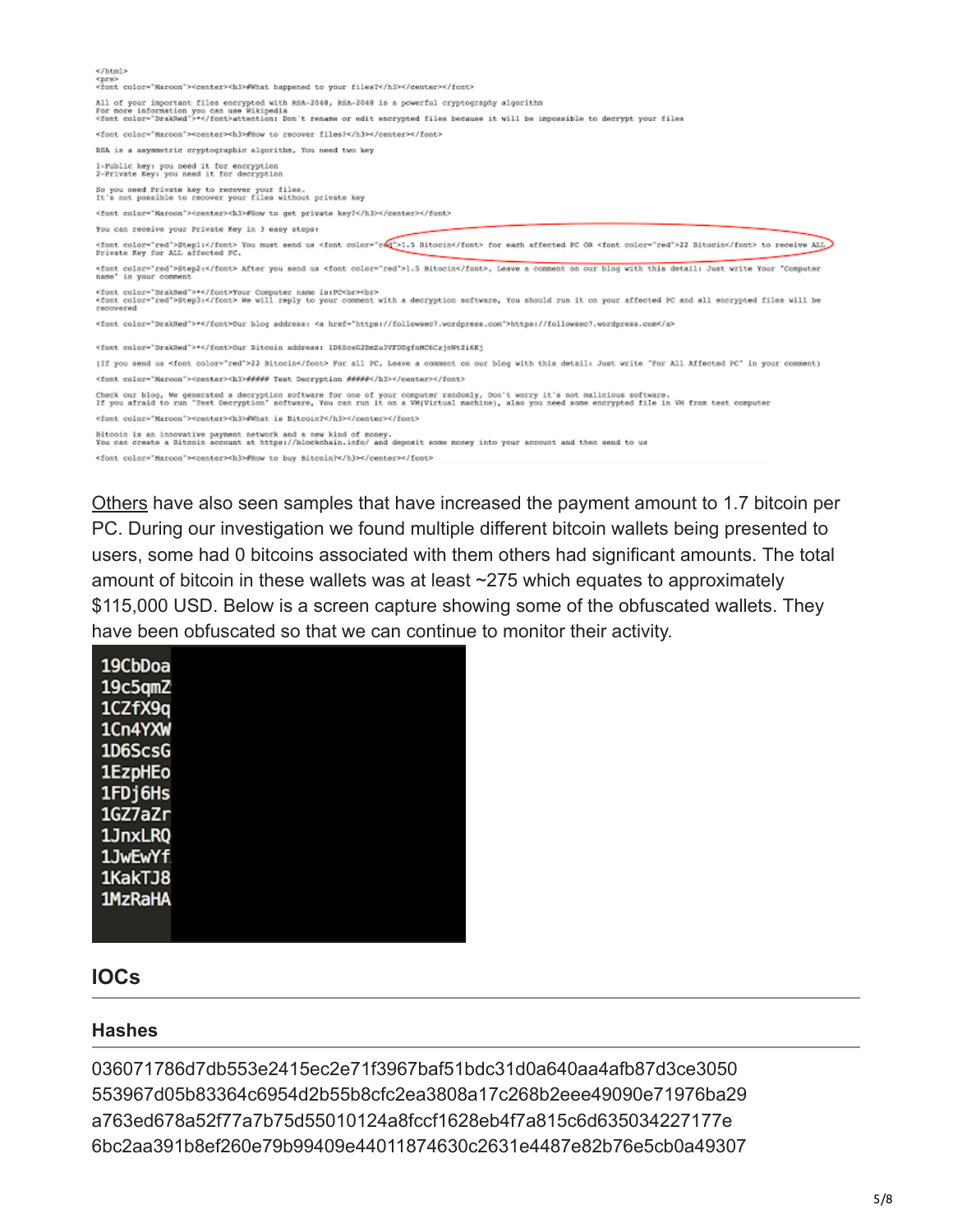7aa585e6fd0a895c295c4bea2ddb071eed1e5775f437602b577a54eef7f61044 939efdc272e8636fd63c1b58c2eec94cf10299cd2de30c329bd5378b6bbbd1c8 45e00fe90c8aa8578fce2b305840e368d62578c77e352974da6b8f8bc895d75b 979692a34201f9fc1e1c44654dc8074a82000946deedfdf6b8985827da992868 0f2c5c39494f15b7ee637ad5b6b5d00a3e2f407b4f27d140cd5a821ff08acfac 946dd4c4f3c78e7e4819a712c7fd6497722a3d616d33e3306a556a9dc99656f4 e682ac6b874e0a6cfc5ff88798315b2cb822d165a7e6f72a5eb74e6da451e155 58ef87523184d5df3ed1568397cea65b3f44df06c73eadeb5d90faebe4390e3e ffef0f1c2df157e9c2ee65a12d5b7b0f1301c4da22e7e7f3eac6b03c6487a626 89b4abb78970cd524dd887053d5bcd982534558efdf25c83f96e13b56b4ee805

### **Conclusion**

The SamSam campaign is unusual in that it is taking advantage of remote execution techniques instead of targeting the user. Adversaries are exploiting known vulnerabilities in unpatched JBoss servers before installing a web shell, identifying further network connected systems, and installing SamSam ransomware to encrypt files on these devices.

Ransomware continues to persist as a successful cyber crime business model. This technique is proving to be a profitable affair for criminals and will continue to be a threat to the internet at large until a more profitable technique is discovered. Protection against such threats is best achieved using a multi-tier defense architecture to ensure potential threats are scanned multiple times. However, one of the most effective ways to protect yourself is by simply backing up valuable files. Victims often find that at the moment when backups are most needed, they are either non-existent or incomplete. These lapses provide the revenue stream that is currently fueling the development of ransomware.

### **Coverage**

The following Snort rules and ClamAV signatures address this threat. Please note that additional rules may be released at a future date and current rules are subject to change pending additional vulnerability information. For the most current rule information, please refer to your Defense Center, FireSIGHT Management Center or Snort.org.

### **Snort Rules**

- JBoss Server Vulnerabilities: 18794, 21516-21517, 24342-24343, 24642, 29909
- Samsam Malware: 38279-38280, 38304

### **ClamAV Signature Family**

Win.Trojan.Samas

Additional ways our customers can detect and block this threat are listed below.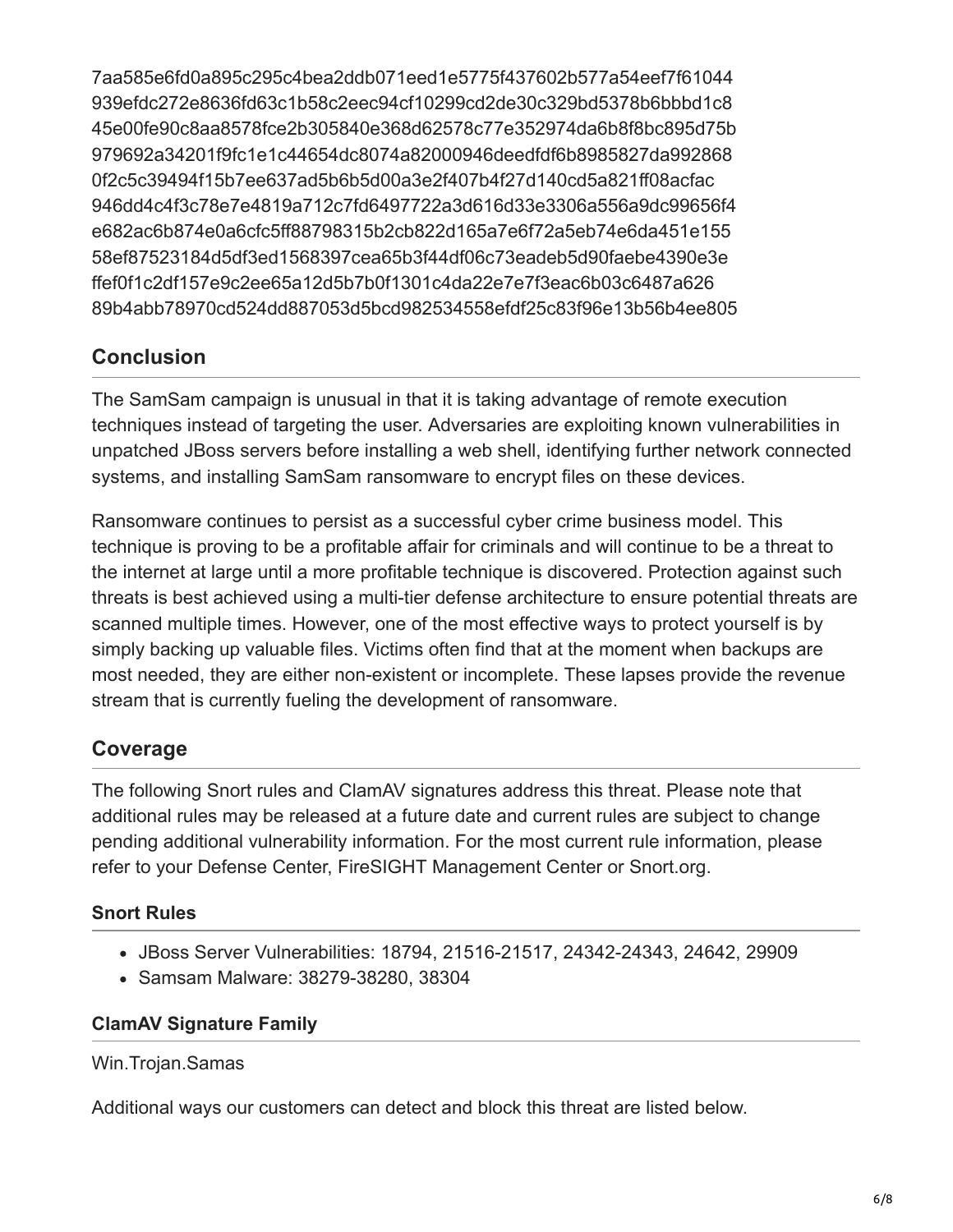| <b>PRODUCT</b>          | <b>PROTECTION</b> |
|-------------------------|-------------------|
| <b>AMP</b>              |                   |
| <b>CWS</b>              |                   |
| <b>ESA</b>              | N/A               |
| <b>Network Security</b> |                   |
| <b>WSA</b>              |                   |

Advanced Malware Protection ([AMP\)](https://www.cisco.com/c/en/us/support/security/amp-firepower-software-license/tsd-products-support-series-home.html) can detect and prevent the execution of this malware on targeted systems.

[CWS](https://www.cisco.com/c/en/us/products/security/cloud-web-security/index.html) or [WSA](https://www.cisco.com/c/en/us/products/security/web-security-appliance/index.html) web scanning can prevent access to malicious websites and detects malware used in these attacks.

Network Security encompasses [IPS](https://www.cisco.com/c/en/us/products/security/intrusion-prevention-system-ips/index.html) and [NGFW](https://www.cisco.com/c/en/us/products/security/asa-next-generation-firewall-services/index.html). Both have up-to-date signatures to detect malicious network activity that this campaign exhibits.

### **Reference**

- https://blogs.technet.microsoft.com/mmpc/2016/03/17/no-mas-samas-whats-in-thisransomwares-modus-operandi/
- http://www.intelsecurity.com/advanced-threatresearch/content/Analysis\_SamSa\_Ransomware.pdf
- http://www.bleepingcomputer.com/forums/t/607818/encedrsa-ransomware-supportand-help-topic-help-decrypttxt/

### **Appendix A: File Types Targeted for Encryption**

The following file types are targeted for encryption:

.3dm, .3ds, .3fr, .3g2, .3gp, .3pr, .7z, .ab4, .accdb, .accde, .accdr, .accdt, .ach, .acr, .act, .adb, .ads, .agdl, .ai, .ait, .al, .apj, .arw, .asf, .asm, .asp, .aspx, .asx, .avi, .awg, .back, .backup, .backupdb, .bak, .bank, .bay, .bdb, .bgt, .bik, .bkf, .bkp, .blend, .bpw, .c, .cdf, .cdr, .cdr3, .cdr4, .cdr5, .cdr6, .cdrw, .cdx, .ce1, .ce2, .cer, .cfp, .cgm, .cib, .class, .cls, .cmt, .cpi, .cpp, .cr2, .craw, .crt, .crw, .cs, .csh, .csl, .csv, .dac, .db, .db-journal, .db3, .dbf, .dbx, .dc2, .dcr, .dcs, .ddd, .ddoc, .ddrw, .dds, .der, .des, .design, .dgc, .djvu, .dng, .doc, .docm, .docx, .dot, .dotm, .dotx, .drf, .drw, .dtd, .dwg, .dxb, .dxf, .dxg, .eml, .eps, .erbsql, .erf, .exf, .fdb, .ffd, .fff, .fh, .fhd, .fla, .flac, .flv, .fmb, .fpx, .fxg, .gray, .grey, .gry, .h, .hbk, .hpp, .htm, .html, .ibank, .ibd, .ibz, .idx, .iif, .iiq, .incpas, .indd, .jar, .java, .jin, .jpe, .jpeg, .jpg, .jsp, .kbx, .kc2, .kdbx, .kdc, .key, .kpdx, .lua, .m, .m4v, .max, .mdb, .mdc, .mdf, .mef, .mfw, .mmw, .moneywell, .mos,